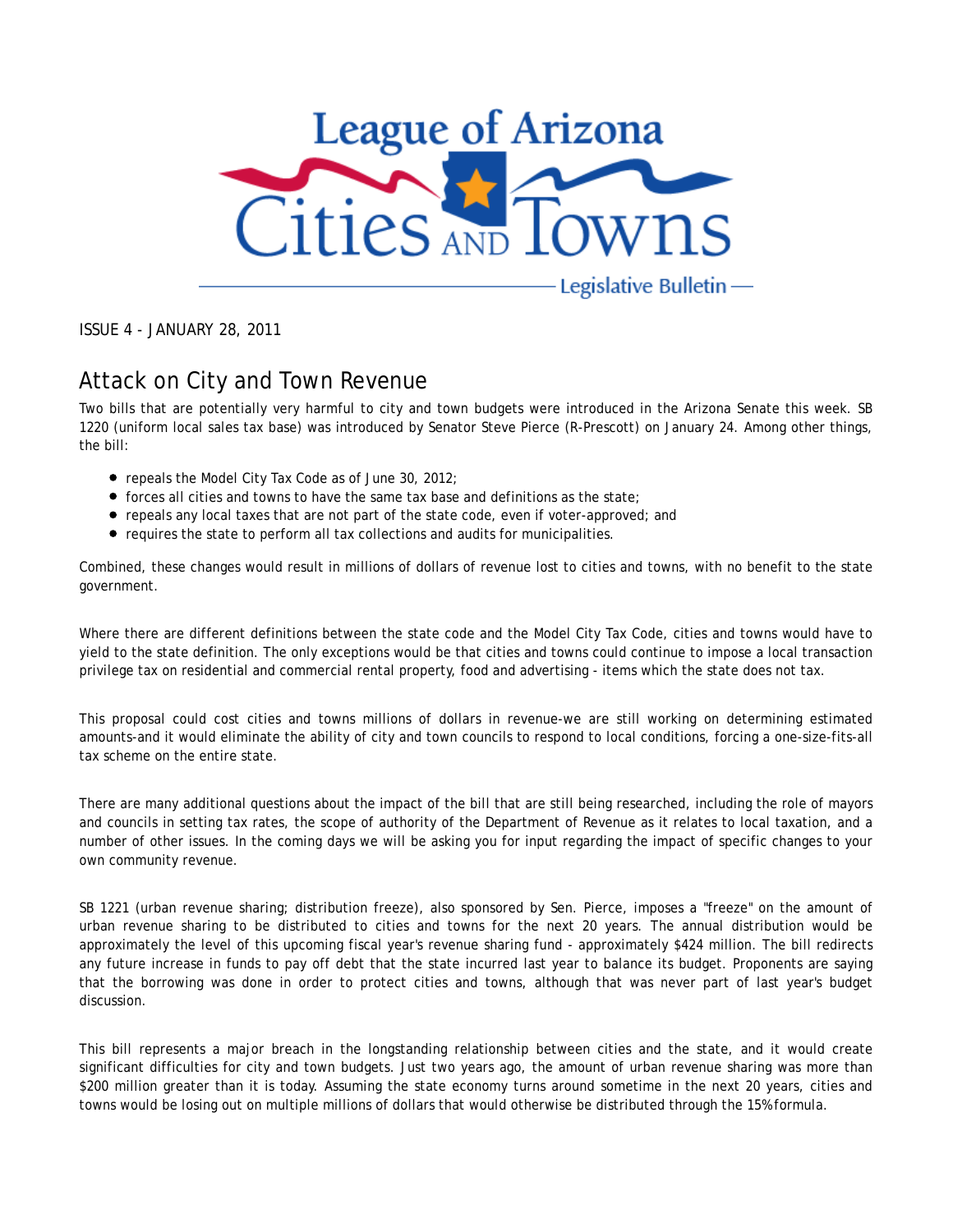Neither of these bills have been assigned to committee. If they are scheduled for a hearing, we will be sure you have the information necessary to register your strong objections. Meanwhile, please let your Senators and Representatives know that local control over city and town budgets is fundamental to our system of government and critical to our future.

#### Legislative Overview

Arizona's 50th Legislature revved up to full speed during the week of January 24. During a full week of legislative activity, budget hearings proceeded apace and House and Senate standing committees considered a raft of individual bills and resolutions. To date (the 19th day of the legislative session), 923 bills have been introduced in the Legislature. Of those, the League has identified 190 with potentially significant impacts on cities and towns. A number of such bills were considered this week, as detailed below. Monday, January 31 is the last day that bills may be introduced in the Senate without special permission. Monday, February 7 is the bill introduction deadline in the House.

#### Residential rental taxes

On Thursday, January 27, the Senate Finance Committee considered SB 1160 (city sales tax; residential rental). The legislation (introduced last year as SB 1239) provides that any increase in residential rental tax levied by a city or town must be approved by popular vote. The League of Arizona Cities and Towns testified in opposition to the bill on the basis that it reduces local control, creates special tax treatment for one industry and reduces the ability of mayors and councils to approach budgeting in a comprehensive way. Despite those objections, and the opposition registered by several individual municipalities, the bill was approved by a vote of 4-1. The League will continue to vigorously oppose this legislation as it proceeds through the legislative process.

## Federal Patent Easements

HB 2009 (disclaimer of federal patent easements), sponsored by Rep. Jack Harper (R-Surprise), would make changes to the process by which municipalities abandon their interests in General Land Office (GLO) patent easements. The bill requires a city or town to obtain written release from all affected parties before disclaiming such an interest and further prohibits any municipality from allowing or approving any permanent structure on a GLO patent easement. In addition to limiting local control over public lands and possibly infringing upon personal property rights, the bill contains undefined terms and would have a direct negative impact on the development and improvement of property for a number of municipalities.

The League registered its opposition to this bill at a January 25 hearing of the House Government Committee, as did representatives from the utility and homebuilding communities. The chief proponent of the bill, a private landowner, was permitted to speak at length. Upon the conclusion of the presentation, the bill was held indefinitely. The League will continue to monitor and oppose this bill should it appear again in the legislative process.

## Commercial Lease Sales Tax Exemption

The House Committee on Ways and Means conducted a hearing on HB 2230 (commercial lease; tax exemption) on Monday, January 24. The bill provides that commercial leases of real property between two corporations, 80% of whose voting shares are owned by the same shareholders, are exempt from any municipal sales or use tax.

In testimony opposing the bill, the League of Arizona Cities and Towns emphasized the legislation's potential impacts on the municipal tax base and requested an opportunity to work with the bill sponsor to ensure that no unintended consequences result from its passage. The sponsor of HB 2230 (Rep. John Kavanagh, R-Fountain Hills) indicated in testimony that the bill is intended as protection for small businesses and sole proprietorships and not as a tax avoidance device for large corporations.

The bill was reported out of committee on a 6-3 vote, but Rep. Kavanagh agreed to work with the League to address outstanding concerns before the measure proceeds to the Committee of the Whole. Accordingly, the League has drafted amendatory language limiting the bill's application to small businesses and is scheduled to meet with Chairman Kavanagh to present our proposal next week.

Companion legislation (SB 1166) was heard in the Senate Committee on Finance on Thursday, January 27. The League presented testimony at the hearing and secured a commitment from the chairman (Sen. Steve Yarbrough, R-Chandler) to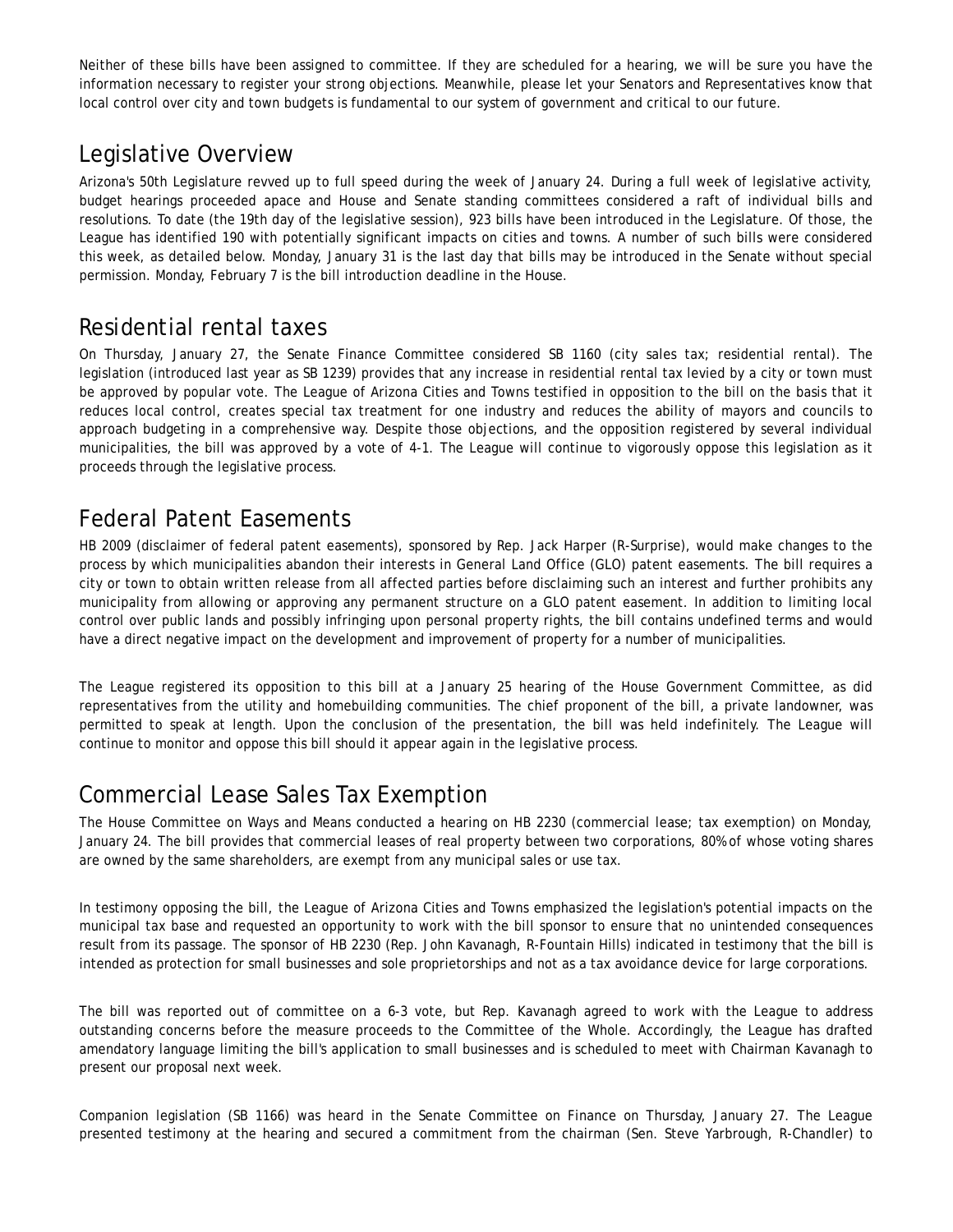consider potential amendments pending action on the Senate floor. The bill was approved by the committee on a 4-1 vote.

## Subdivisions

On January 18, the House Committee on Government initiated consideration of HB 2005 (subdivisions; acting in concert). As introduced, the bill makes a number of changes to Arizona subdivision law and provides that, for subdivisions of 10 or fewer lots, municipalities *shall* either waive preliminary plat requirements or expedite their processing. The bill also requires that, for smaller subdivisions, municipalities *shall* reduce infrastructure standards or requirements proportional to the impact of the subdivision.

When it became clear during the January 18 hearing that the bill faced the strong opposition of municipalities and counties, the chairman suspended consideration of the measure and gave interested parties one week to achieve consensus agreement on the various issues addressed by the bill. Accordingly, the League participated in a stakeholder meeting on the bill on Friday, January 21. The League successfully negotiated away the bill's principal impact on municipalities by making the waiver, expedited review, and infrastructure-reduction language permissive rather than mandatory (i.e., the word "shall" was replaced by "may" in the provisions discussed above).

New language incorporating the agreement of stakeholders was included in an amendment to the bill considered by the House Committee on Government during its January 25 hearing. Despite reservations of the Arizona Department of Real Estate regarding certain enforcement standards, the amendment passed by a voice vote and the bill as amended was reported out of committee by a vote of 7-2.

#### Homeowners' Association Authority Over Roadways

On Wednesday, January 26, the Senate Committee on Government Reform heard SB 1170 (homeowner's associations; public roadways). Sponsored by Rep. Nancy Barto (R-Phoenix), the bill prohibits a homeowners' association from enforcing such Covenants, Conditions and Restrictions as they relate to public roadways. This measure could impose higher demands on already over-tasked police departments and could negatively impact the response times of emergency service providers. Due to these potential harmful consequences, the League registered its opposition to the measure. After exhaustive testimony and discussion, the bill was held.

## Pension Reform Update

On Thursday, January 20, the Senate Finance Committee passed two bills effecting changes to the Arizona State Retirement System (ASRS): SB 1106 (ASRS; definitions; service credits) and SB 1107 (ASRS; transfers; distributions; DRO payments). On Thursday, January 27, the Senate Finance Committee heard SB 1167 (ASRS; comprehensive amendments). Taken together, these bills contain the majority of the ASRS legislative agenda and include many of the same provisions as the ASRS bills heard in the House Committee on Employment and Regulatory Affairs two weeks ago. As the topic of pension reform continues to attract headlines and legislation, the League has assembled a workgroup to formulate proposals to modify the state's pension systems for the mutual benefit of both employers and beneficiaries. Additionally, the League was asked to participate in a stakeholder group assembled by the Senate to work collaboratively on pension reform. That task force, comprised of both employer and employee groups, will work to develop meaningful legislation to ensure the future solvency of Correctional Officers Retirement Plan (CORP), Elected Officials Retirement Plan (EORP), and the Public Safety Personnel Retirement System (PSPRS). The League appreciates the opportunity to be at the negotiating table and is optimistic that the end product will rectify the systemic problems with EORP and PSPRS.

# Residential Fire Sprinklers

On Tuesday, January 25, the House Committee on Government heard HB 2153 (municipalities; counties; fire sprinklers; code). The legislation prohibits municipalities from adopting a code or ordinance requiring the installation of fire sprinklers in new residential construction. Proponents of the bill advocated its passage on the basis of personal choice *-i.e.*, individuals should be able to choose whether or not they have sprinklers in their homes. Opponents testified that the legislation was contrary to the value of safety for homeowners, neighbors and firefighters. Despite the factual presentation by professional fire personnel and the opposition of the League, the bill passed by a vote of 6-3.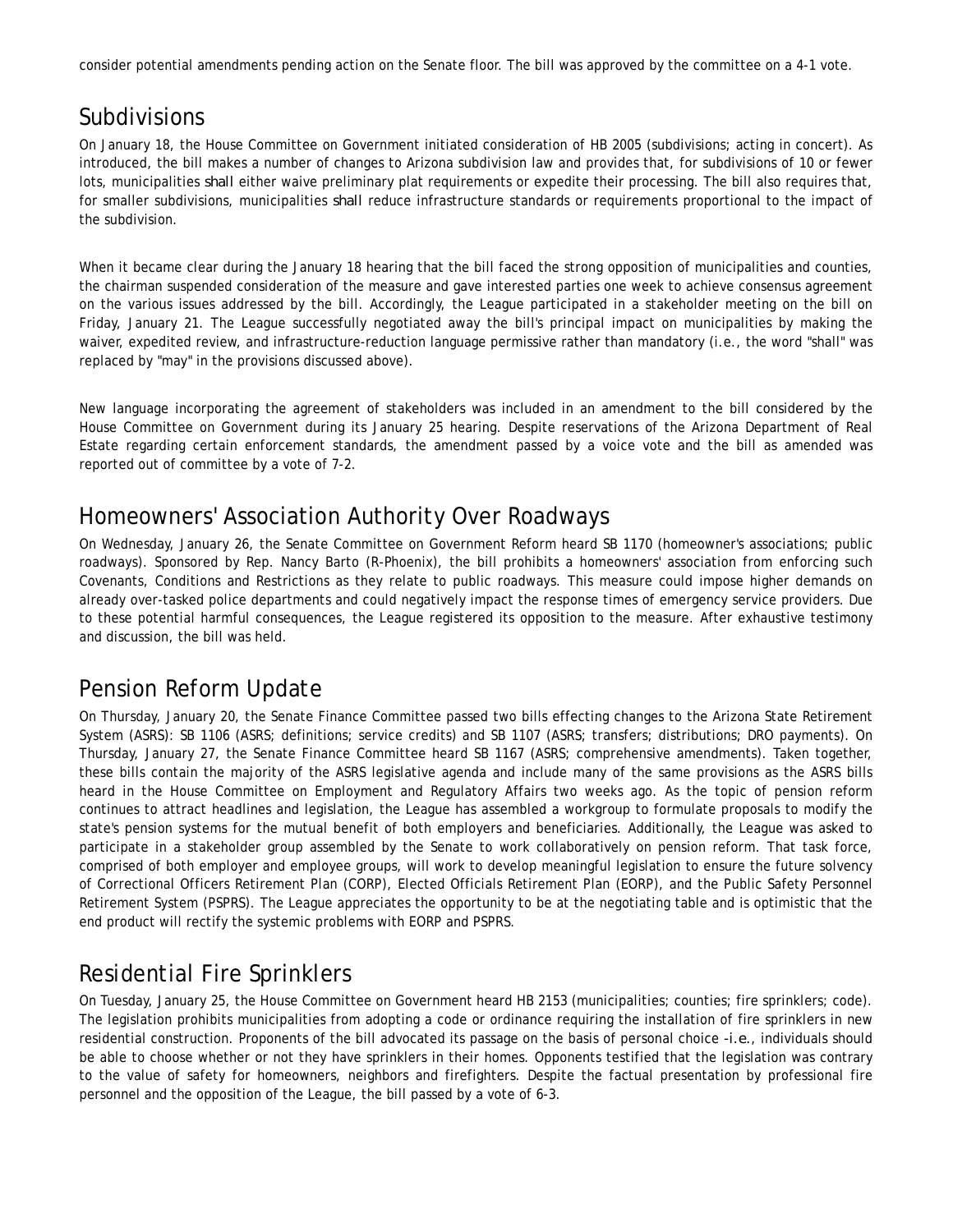# Spice Update

HB 2167 (dangerous drugs; definition; synthetic) classifies the synthetic marijuana commonly known as "Spice" as a dangerous drug. The bill, supported by the League, was favorably reported by the House Committee on Rules earlier this week and will soon be scheduled for consideration by the Committee of the Whole. A companion bill in the Senate (SB 1202), sponsored by Senator Linda Gray (R-Glendale), will be heard on Monday, January 31 in the Senate Committee on Judiciary.

#### Apartment Trash Collection

The House Committee on Environment is scheduled to hear HB 2104 (trash collection; multifamily housing) on Tuesday, February 1 at 2:00 p.m. The purpose of the bill is to mandate that private waste haulers have the opportunity to contract for removal of trash from apartment complexes - a right that has already been legislatively conferred with respect to commercial complexes. Counterpart legislation (SB 1204) has been introduced in the Senate.

Those Arizona cities and towns that have made substantial investments in the provision of such service could be negatively impacted by this legislation. Accordingly, the League opposes the bill and will coordinate committee testimony with other municipal experts. The League will keep you apprised of the status of this legislation.

# Third Party Sales Tax Administration

SB 1165 (municipal taxes; auditors and collectors) was scheduled to be heard in the Senate Committee on Government earlier this week. Due to a change in committee assignment (from Senate Government to Senate Finance), the bill was not heard. SB 1165 is identical to a measure that was defeated three separate times last year. This bill would prohibit cities and towns from using a third party contractor to:

- Audit any sales tax levied by the city or town on a contingency fee basis
- Collect, administer or process any sales tax levied by the city or town

A League resolution currently in effect opposes any measure that would rescind the authority of cities to self-collect sales tax. Accordingly, the League will continue to oppose this initiative and will alert you at such time as it is placed on a committee agenda or otherwise appears in the legislative process.

#### Moving the Model City Tax Code Website to the Arizona Department of Revenue

HB 2336 (city tax code; official copy) proposes to move the official version of the Model City Tax Code from the League of Arizona Cities and Towns to the website of the Arizona Department of Revenue. We are not sure why this change has been proposed. Since the inception of the Model City Tax Code, the League has maintained the official version. Over the years, the League has made multiple improvements to the site (several of which have been recommended by the business community) to enhance its user-friendliness. The League strives to keep the code accurate and timely. If discrepancies are reported, we make appropriate changes immediately. We have received no complaints about our maintenance of the site to date. The League feels that it has demonstrated responsible stewardship of the Code over the years, and we are puzzled by the proposed change. HB 2336 is scheduled for a hearing before the House Committee on Ways and Means on Monday, January 31.

## Legislator Profile - Representative Eric Meyer

Having walked down a narrow spit in the outback of Alaska, Representative Eric Meyer turned around to find that a grizzly bear had parked itself on the trail back to camp. With his only route to civilization blocked by a dangerous ursine beast, Rep. Meyer was otherwise surrounded by the frigid sea. What did he do in this perilous situation? "I just talked to him until he went away."

Such powers of persuasion will be desperately needed as the Democratic representative from Paradise Valley fights for his legislative priorities in a chamber dominated by the opposition party. Though legislative victories may be scarce this session, the easygoing and level-headed representative of District 11 takes it all in stride. He finds peace of mind in working hard, making reasoned decisions, educating people where he can, and recognizing that certain things are beyond his control.